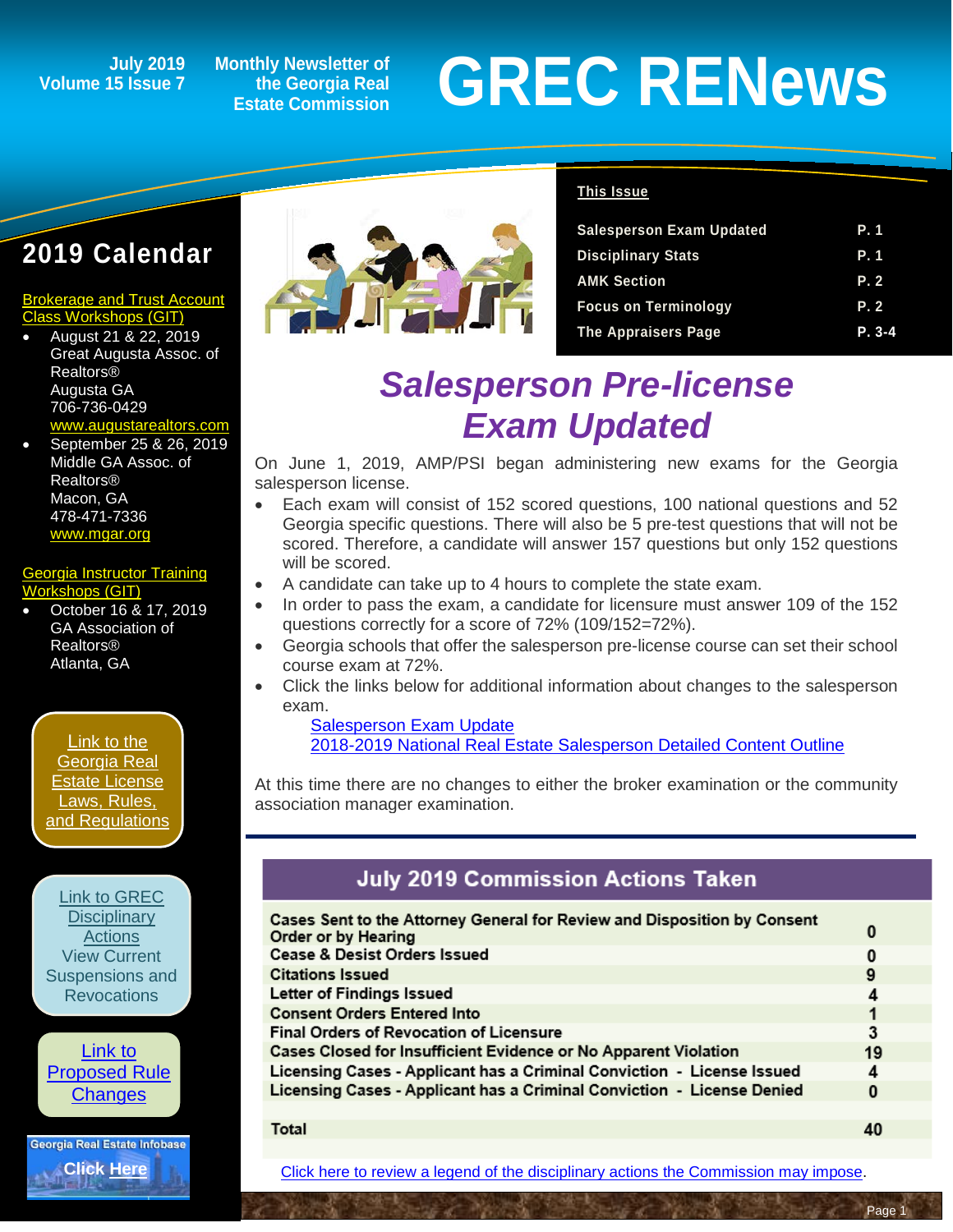Page 2

## **Absolutely Must Know Section**



If a licensee is a principal in a real estate transaction, and even though he/she may not be receiving any fee or commission, he/she must still comply with the License Law, Rules and Regulations or be subject to disciplinary sanctions. When acting as a principal in a real estate transaction, remember to provide yourself the same conscientious review and service as you would your client, and remember to disclose your real estate license status in the document.

**43-40-25(d)** Whenever a licensee acts in a real estate transaction as a principal or as an officer, employee, or member of a firm or any other entity acting as a principal, the commission may impose any sanction permitted by this chapter if the licensee commits any unfair trade practice enumerated in this Code section or violates any other provision of this chapter or any rules and regulations adopted pursuant to this chapter in such a transaction.

#### *Focus on Terminology: "Lease Vs. License"*

#### **Lease:**

- A lease provides a bundle of rights for the tenant (lessee): the landlord temporarily transfers some of the landlord's rights to the tenant: to use, possess, enjoy the property
- The tenant in a lease pays rent in return for exclusive, temporary possession of the property. The tenant, or lessee, is considered to have a leasehold interest or leasehold estate.
- The landlord, or lessor, has a reversionary interest.
- Like any contract there must be consideration to validate the agreement. In a lease, it is the promise to pay rent in exchange for the landlord's promise to provide temporary, exclusive use of the property.

#### **License**

- A license gives permission for a specific use or action. A license does not create any interest in real property. It does not provide a transfer of the landlord's bundle of rights to the user of the property like a lease does.
- A license is usually personal and cannot be assigned to another party.
- A license merely grants a license (permission) to the user for the purposes identified in the agreement.
- A license is usually revocable by the owner (licensor).
- The license agreement may provide the option to use additional services for additional fees.
- A license can be terminated without the same ramifications as a lease agreement. Eviction and notice provisions are less protective of the licensee. However, any contract can have very specific consequences in the event of default.

Whether it is a lease or a license agreement, there are typically Rules and Regulations that must be accepted and followed by the tenant or the licensee. If signing an agreement to lease space or to use it under the terms of a license, be sure to read the agreement carefully, including the Rules and Regulations that go with it.

**[Comments](http://www.jmre.com/grecrenewscomments2014.htm) [&](http://www.jmre.com/grecrenewscomments2014.htm) [Suggestions](http://www.jmre.com/grecrenewscomments2014.htm)**

**[SUBMIT](http://www.jmre.com/grecrenewscomments2014.htm)**

To sign up to receive the GREC RENewsletter [Click Here](https://www.grec.state.ga.us/about/subscribe.html)

#### **Online Courses from GREC**

**[\\$10 each](http://www.jmre.com/grec) [3 Hour CE](http://www.jmre.com/grec)  [Course](http://www.jmre.com/grec) [Total of 9](http://www.jmre.com/grec)  [Hours CE](http://www.jmre.com/grec)  [Available](http://www.jmre.com/grec)** [\(Also Approved](http://www.jmre.com/grec)  [as Instructor CE,](http://www.jmre.com/grec)  [not approved as](http://www.jmre.com/grec) 

> *["Avoiding](http://www.jmre.com/grec)  [Trust](http://www.jmre.com/grec)  [Account](http://www.jmre.com/grec)  [Trouble"](http://www.jmre.com/grec)*

[License Law CE\)](http://www.jmre.com/grec)

*["Practicing](http://www.jmre.com/grec)  [Real Estate &](http://www.jmre.com/grec)  [Staying Out](http://www.jmre.com/grec)  [of Trouble"](http://www.jmre.com/grec)*

*["Being a](http://www.jmre.com/grec)  [Broker and](http://www.jmre.com/grec)  [Staying Out](http://www.jmre.com/grec)  [of Trouble"](http://www.jmre.com/grec)*

#### **Georgia Real Estate Commission**

Suite 1000 International Tower 229 Peachtree Street NE Atlanta, GA 30303-1605 Phone 404-656-3916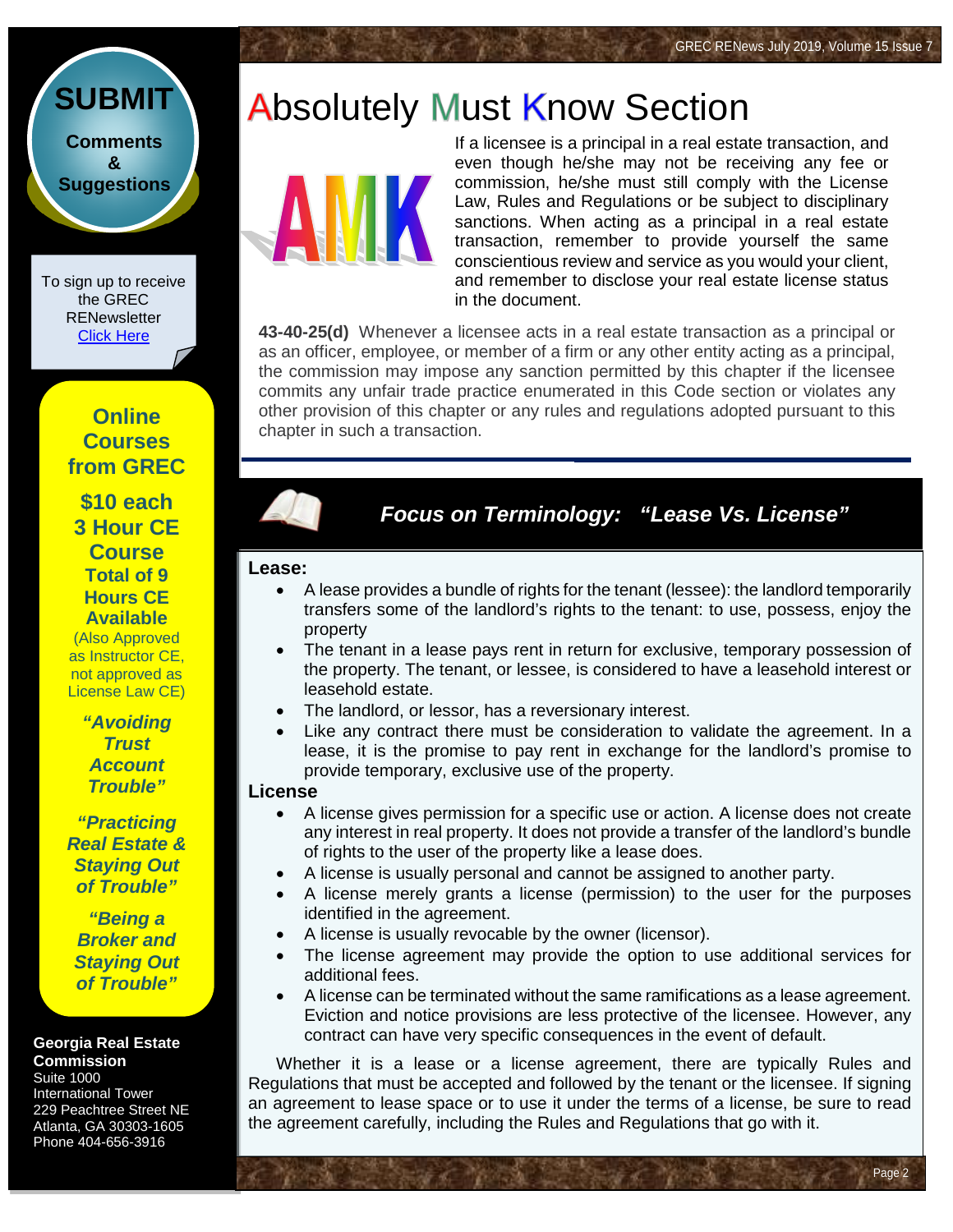

## **The Appraisers Page**

1 **Georgia Real Estate Appraisers Board July 2019**

#### **Useful Links**:



[Appraisal Act](http://www.grec.state.ga.us/about/appraisersact.html)

═══════════════

[GREAB](http://www.grec.state.ga.us/about/apprsanctions.html)  **Disciplinary** [Sanctions](http://www.grec.state.ga.us/about/apprsanctions.html)

═══════════════

## **It's like déjà vu all over again**

**By: D. Scott Murphy, SRA**

Is history bound to repeat itself or are we moving in a different direction? No doc loans and other creative financing alternatives are back again. This may allow some buyers who otherwise might not qualify for traditional financing to be able to purchase a home. But let's hope we have learned from our past mistakes and have implemented safety precautions to avoid another collapse.

If lenders are having to get more creative with their financing options then something must be going on in the market. So what is happening in today's real estate market? Why is the volume of home sales and therefore loans slowing?

Every market is different and where you are may be doing just fine but here in the metro Atlanta market, I have seen a softening. In the overall scope of the market this is not necessarily a bad thing. There are no specific negative indicators, values are not declining, we don't have the major concerns we did  $10+$  years ago – it's just taking longer to sell homes. I see this as a correction, which is a good thing. I believe the issue is that values have risen at a rate which has out-paced the economy. In other words, homes are slightly overpriced or overvalued. Affordable housing options are slim to

none in many markets. Why does this matter? Some will say rising home values are just the nature of the real estate market, if you can't afford a home here, move to an area where you can afford one. This of course is not the correct answer. Affordable housing is not just for the poor or those with less wealth, it is also for our youngest generation of buyers.

We know that millennials are very particular about the home they would buy, and very few will consider a home which is not in pristine condition. They lived through the most recent recession and are generally more conservative. They remember the excess wealth and extravagant home buying their parents' generation had and now see those parents downsizing and far more conservative with their home needs as well. They witnessed the foreclosures, displacement of families and loss in wealth associated with housing. Couple this mental perception with burdensome student loans and rising home costs – most are opting for an alternative to buying real estate.

If there are no affordable options for this generation, they will flock towards apartment living. Reports have already shown a 10% rise in apartment living just this year. It is what they are used to, it also affords them flexibility and is more in line with the "leased" lifestyle we see today – ie: Uber and no car or leased cars, leased cellphones, leased "Birds" or scooters (grab one, jump on and then leave it when you are done), Air BnB, etc. There has been